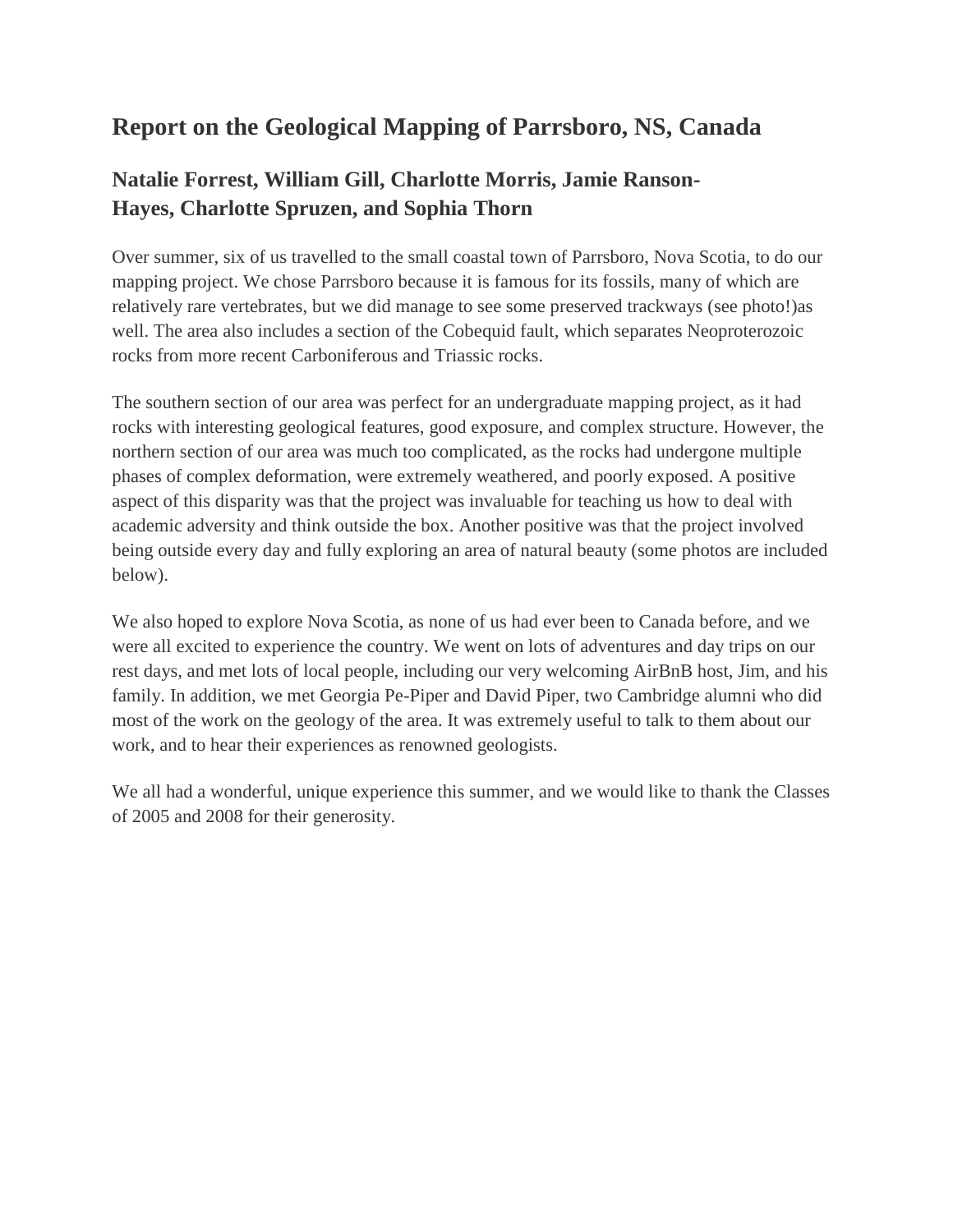## **Photographs**



^ Our mapping group (L to R: Jamie, Charlotte, Charlotte, Nat, Will and Saffy) at our lovely AirBnB host's Canada party!



^ A view of the Bay of Fundy (, which has the highest tides in the world!) from the top of Partridge Island.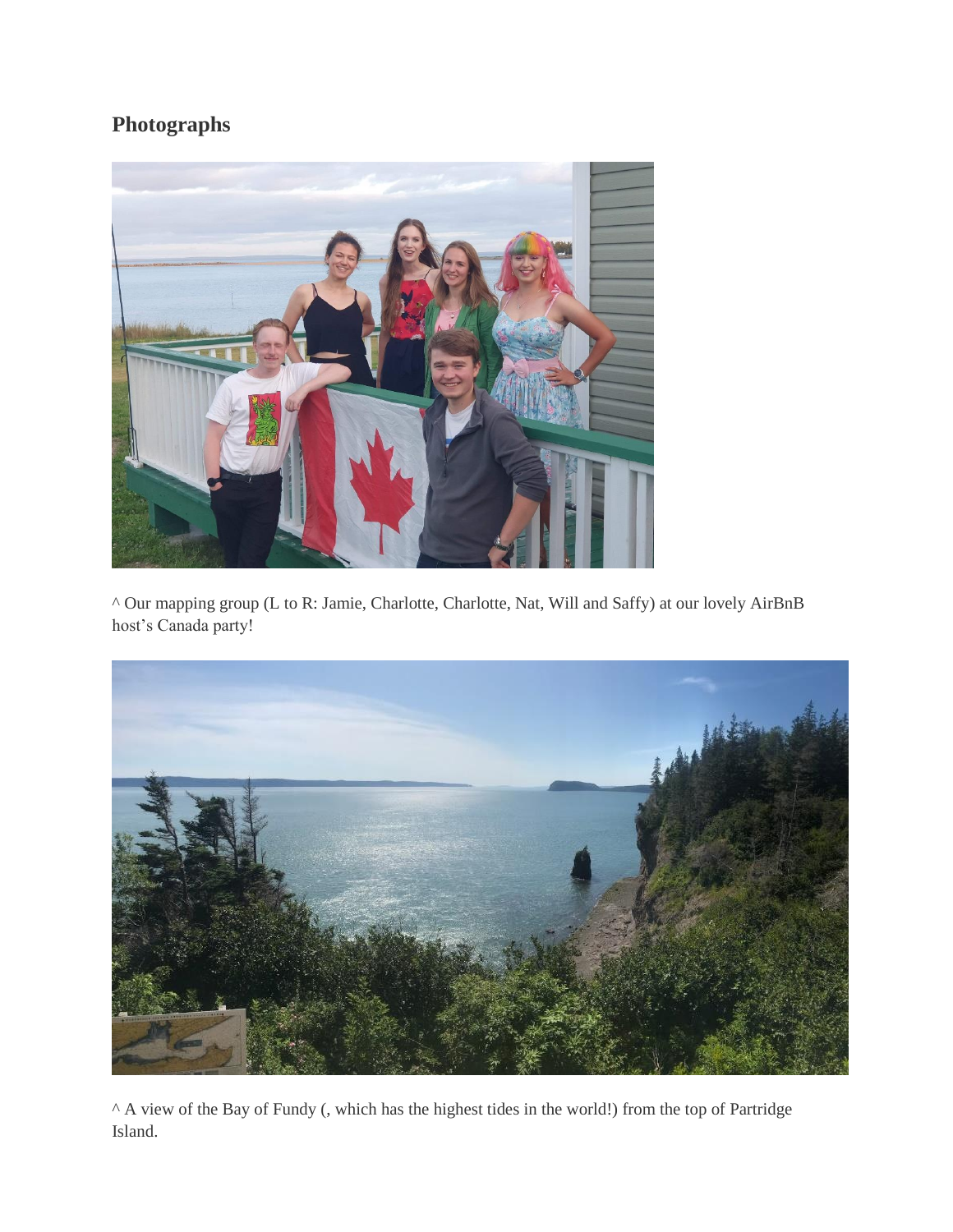

^ Mapping partners Will and Nat at the top of a (very steep!) outcrop of lava in the north of their mapping area.



^ A set of tetrapod trackways found in the West Bay Formation (outlined in red to make clearer!).